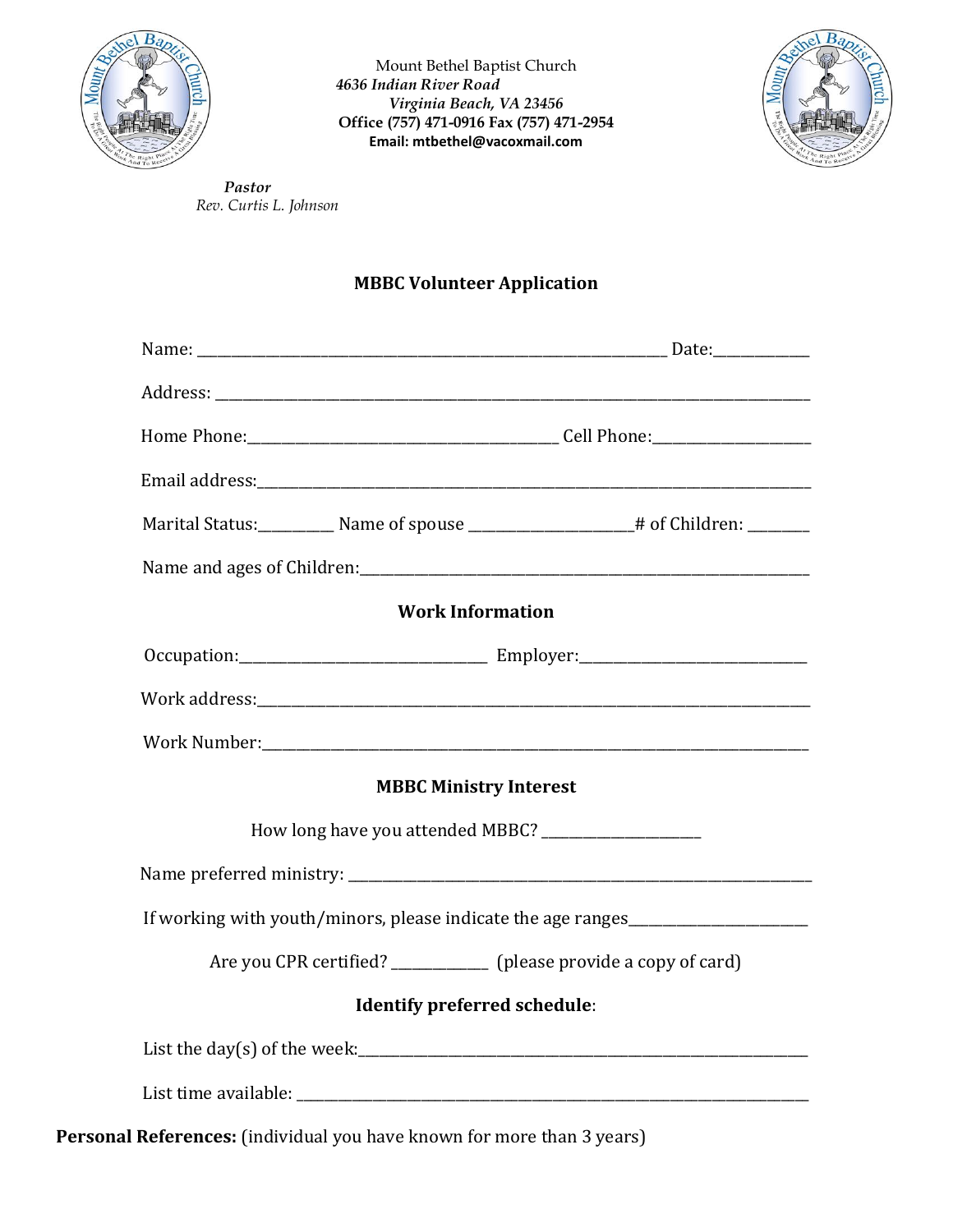| Questionnaire                                                                 |  |  |  |  |  |
|-------------------------------------------------------------------------------|--|--|--|--|--|
| 1. Briefly describe your spiritual journey:                                   |  |  |  |  |  |
|                                                                               |  |  |  |  |  |
| 2. Describe your motivation for                                               |  |  |  |  |  |
| 3. Please list other MBBC ministries that you have been or currently involved |  |  |  |  |  |
|                                                                               |  |  |  |  |  |

The following questions are part of our interview process in order to help provide a safe and secure environment for our children. All information is held in strict confidence. Answering yes to any of these questions may not necessarily preclude your involvement.

- 1. Do you use illegal drugs?
- 2. Have you ever been arrested for a criminal offense?
- 3. Have you ever been accused, arrested, or convicted of any sexually related crimes?
- 4. Have you ever been accused, arrested, or convicted for any abuse related crimes?
- 5. Is there any circumstance or pattern in your life (past or present) that would make it inappropriate for you to serve with minors or would compromise the integrity of MBBC?

If you answered yes to any of the questions above, please explain in detail (use back if necessary):

\_\_\_\_\_\_\_\_\_\_\_\_\_\_\_\_\_\_\_\_\_\_\_\_\_\_\_\_\_\_\_\_\_\_\_\_\_\_\_\_\_\_\_\_\_\_\_\_\_\_\_\_\_\_\_\_\_\_\_\_\_\_\_\_\_\_\_\_\_\_\_\_\_\_\_\_\_\_\_\_\_\_\_\_ \_\_\_\_\_\_\_\_\_\_\_\_\_\_\_\_\_\_\_\_\_\_\_\_\_\_\_\_\_\_\_\_\_\_\_\_\_\_\_\_\_\_\_\_\_\_\_\_\_\_\_\_\_\_\_\_\_\_\_\_\_\_\_\_\_\_\_\_\_\_\_\_\_\_\_\_\_\_\_\_\_\_\_\_

## Applicant's Statement

I, \_\_\_\_\_\_\_\_\_\_\_\_\_\_\_\_\_\_\_\_\_\_\_\_\_\_\_\_\_\_\_\_\_\_\_\_\_\_\_ certify that all of the information in this application is correct to the best of my knowledge, and I understand that any omission of material fact on this application may be grounds for rejection of this application. I understand that all information in this application will be held confidential, but can be released to duly authorized local, state, or federal agencies. I authorize any references, churches or other organizations listed in this application to give any information they may have regarding my character and fitness for working with minors, and I release all such references from liability for any damage that may result from furnishing such evaluations. If a situation involving inappropriate conduct arises, I agree to withdraw from active involvement until the issue is resolved.